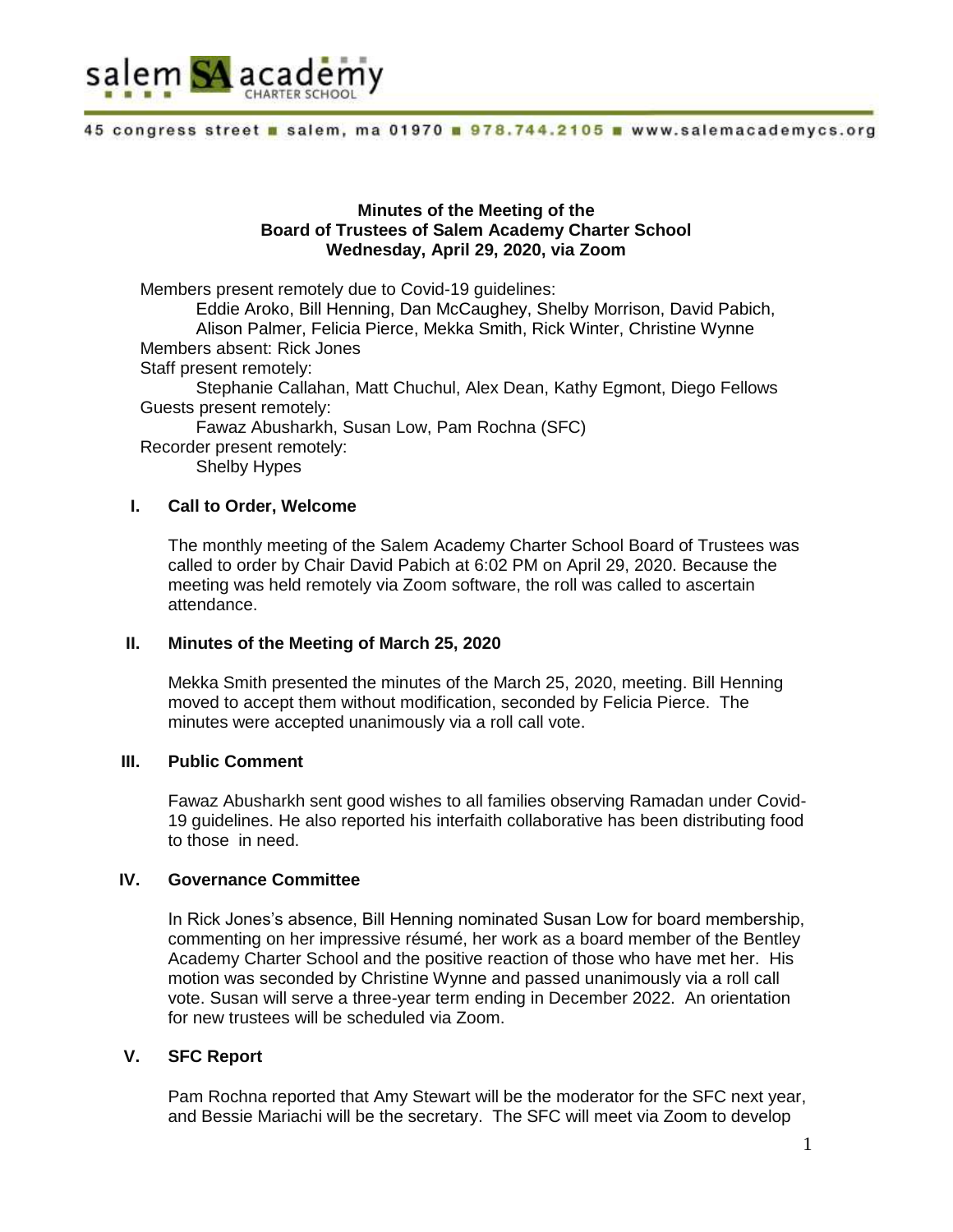

alternative plans for events normally held in person between now and the end of the school year. These include staff appreciation and graduation activities. David Pabich thanked Pam for all of her efforts on behalf of the SACS community.

# **VI. Committee Reports**

# **A. Development Committee Report**

Christine Wynne presented a PowerPoint comparison of fundraising events over the past three years that highlighted the most effective events. The Annual Fund Campaign and Emergency Relief Fund each accounted for approximately onethird of monies raised. The annual Gala and Reach the Beach events accounted for the remaining.

Our current fundraising efforts reflect the Covid-19 crisis. While overall Annual Appeal efforts are lagging somewhat, we have raised \$22,000 in the past month for the Emergency Relief, \$7,000 through individual contributions and the balance from the Read Foundation. This is impressive.

Looking ahead, we will identify a new way to celebrate our service learning partners as well as the sponsors of the cancelled March gala, and we are exploring the best messaging and means of reaching our \$ 60,000 goal by the end of the fiscal year. It is important that we generate additional funds to cover losses anticipated due to Covid-19.

Diego Fellows noted that May 5<sup>th</sup> is Giving Tuesday, which will have a Covid-19 focus this year. Because we are participating for the first time and during a pandemic that leaves many participating non-profits in need of support, our efforts will be a soft ask.

# **B. Finance Committee Report**

Shelby Morrison presented the monthly financial report and indicated that we expect to end the fiscal year close to break even, despite previously announced lower revenues than anticipated. The salary raises we had planned for next year will probably not be possible. Our goal is to avoid any lay-offs, both to protect our teachers and because we need all budgeted positions. This has been communicated to faculty and staff, who appreciate the situation.

Christine Wynne asked about staff morale. SACS teachers recognize how hard distance teaching is, especially for those with children at home. Our teachers exchange shout outs, support one another, and are proud of the work they are doing, as crazy as their days may be. The Lower School does a teacher survey daily, incorporating their comments and voices in planning. We are providing clear expectations, adequate resources, and support.

Kathy Egmont indicated that due to the Covid-19 situation, the FY 2021 budget will include several scenarios—lower, flat and slightly higher. She has asked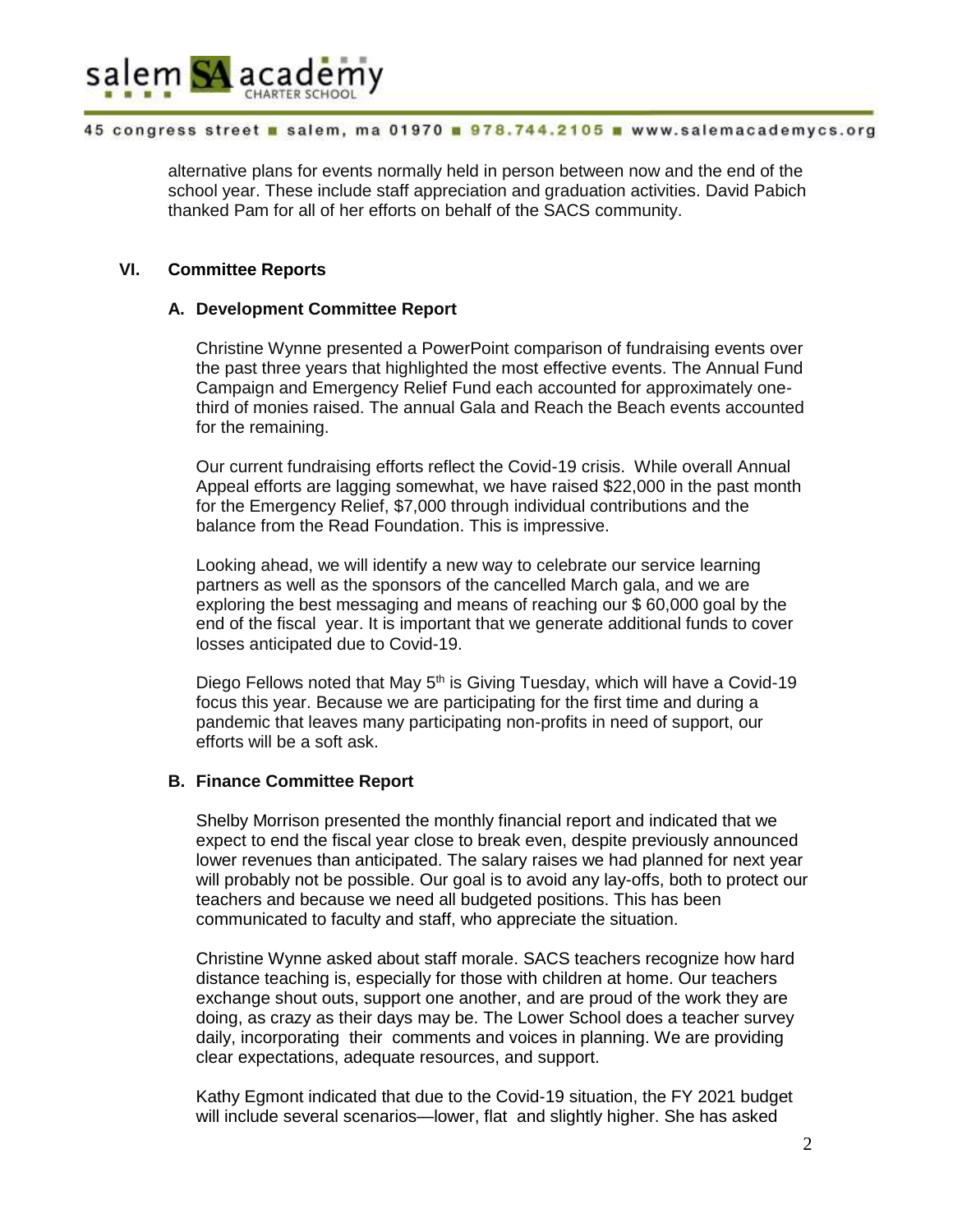

DESE if the requirement to pass the budget by the end of June will be waived if the Commonwealth itself does not have a budget, which is likely to be the case. In short, we do not know what to expect. Similarly, the City of Salem is just beginning its budget process, so we do not have the required revenue data to inform our own budgeting. Nor do we know if there will be any Federal stimulus funds for education.

Kathy reported on other budget-related matters. She will attend a meeting regarding reimbursement from FEMA for Covid-19 related expenses, which we have documented carefully. We may also receive some funds from the Commonwealth through a Federal grant which will be distributed similarly to Title 1.

# **C. Advocacy Report**

Former Board chair Nina Cohen, who continues to be actively involved in our advocacy efforts, received a letter from the Massachusetts Charter School Association announcing a new initiative to ensure adequate funding for public and charter schools. The letter projects a huge drop in revenues and accordingly urges that we alert our Federal representatives to the need for Federal assistance to help states and cities fully fund local school districts. The need is especially important as it is unlikely the Student Opportunity Act can be implemented and educational equity is threatened. This affects all public schools, not just charters, and suggests the need for an active teacher appreciation campaign. Nina will be in touch as plans are developed.

# **VII. Head of School Report**

# Distance Learning

Distance learning and associated issues continue to be the focus in both Upper and Lower Schools, as reported by Stephanie Callahan and Matt Chuchul. Prior to the April break, the primary concern was ensuring everyone was safe and had the technology needed for distance learning. The Q3 capstone event was held virtually, and Q4 began with a switch to choice blocks, including several new ones, enabling students to focus more intently on a limited number of subjects. This format is also better for ELS and special needs teaching. Overall, we are communicating well and posting consistently.

Matt Chuchul indicated that we can now see trends emerging, such as the effectiveness of small groups. Teachers are evaluating students' involvement on a "did nothing" to "exceeded expectations" basis and finding that, for the most part, students are on track, although there is room for growth. As we settle into distance learning for the remainder of the school year, we are beginning to push harder to ensure students are doing the required work. With the cancellation of MCAS testing, we will lack data to assess incoming sixth graders and will need to focus on building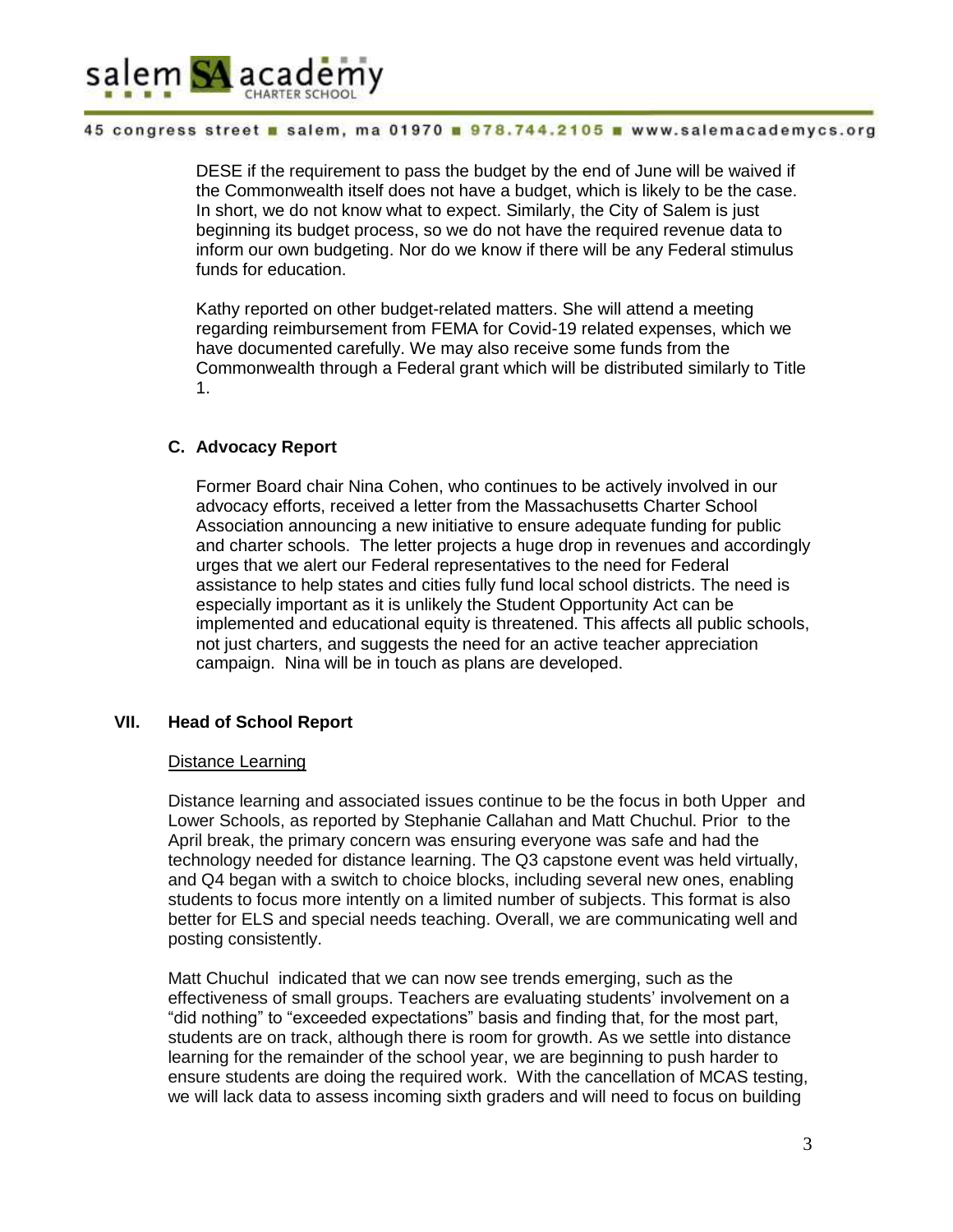

relationships and reacquainting students with going to school (we hope) as we learn about them.

In response to Kathy Egmont's question regarding how often students actually see a teacher's face, Matt indicated we have initiated "office hours" (two 30-minute windows weekly) to provide additional support. Students can check in with two to five teachers every day.

The school is committed to being responsive to students and their families, understanding who is struggling and why, addressing problems and providing needed support. This includes posting schoolwork plans on the Lower School site so that parents can see what the schoolwork is. We will also provide information and assistance to parents on how they can support their children and alert them if their children are not doing work. Alison Palmer indicated that Google has classroom guides with information for parents. Pam Rochna suggested this be posted on the website.

At the Upper School level, the same patterns we see with in-school learning are apparent. Grades 9 and 10 are very engaged, seniors are involved as they see the finish line in sight, and current juniors continue to be a mixed bag of high performers and strugglers. We are addressing skills, motivation, anxiety, lack of normal structure, work and home issues in efforts to keep students engaged.

#### Distance Recognitions

Report cards and certificates will be mailed to students. Conferences are being held with the families of at-risk students as well as anyone else requesting a meeting. Graduation will not be postponed but will be held virtually on June  $12<sup>th</sup>$  with an inperson event at a later date.

#### Hiring

Letters were sent prior to spring break and responses are due this week. The board was pleased to learn that David Shiels will return to SACS to teach  $6<sup>th</sup>$  grade math. We will also be hiring for Upper School special ed and math positions.

# **VIII. Executive Director's Report**

Our Enrollment for next year is strong, and we receive applications regularly. There are only 10 families who were admitted that we have been unable to contact but are continuing efforts to do so. Good communication has been a primary directive in our new environment, according to Kathy Egmont, as has been a focus on the silver linings and the positive side of dealing with this pandemic. She expressed her gratitude for the support the team has shown one another and asked what others are grateful for. Responses ranged from virtual get-togethers to opportunities for creative leadership.

# **IX. Vote to Adjourn**